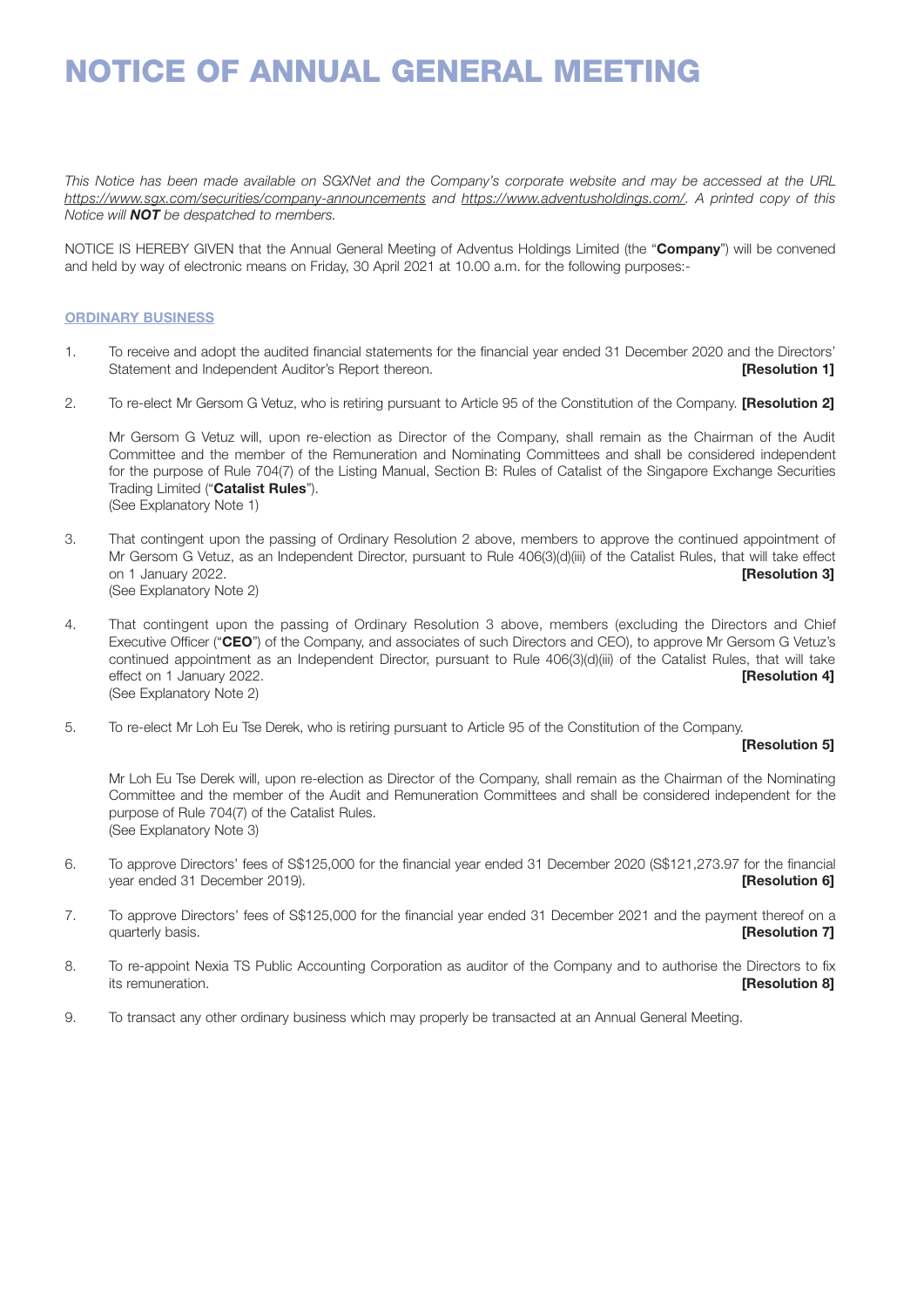### SPECIAL BUSINESS

To consider and, if thought fit, to pass the following resolutions as ordinary resolutions, with or without any modifications;

10. Authority to allot and issue shares up to 100 per cent (100%) of issued shares

That pursuant to Section 161 of the Companies Act, Cap. 50 and subject to Rule 806 of the Catalist Rules, authority be and is hereby given to the Directors of the Company to issue and allot new shares in the capital of the Company (whether by way of rights, bonus or otherwise) at any time and upon such terms and conditions and for such purposes and to such persons as the Directors may in their absolute discretion deem fit, PROVIDED ALWAYS that

- (i) the aggregate number of shares to be issued pursuant to this Resolution does not exceed 100% of the total number of issued shares (excluding treasury shares and subsidiary holdings, if any) of the Company (as calculated in accordance with sub-paragraph (ii) below), of which aggregate number of shares to be issued other than on a pro-rata basis to shareholders of the Company does not exceed 50% of the total number of issued shares (excluding treasury shares and subsidiary holdings, if any) of the Company (as calculated in accordance with sub-paragraph (ii) below);
- (ii) (subject to such manner of calculation as may be prescribed by the Rules of Catalist), for the purpose of determining the aggregate number of shares that may be issued under sub-paragraph (i) above, the percentage of issued share capital shall be based on the total number of issued shares (excluding treasury shares and subsidiary holdings, if any) of the Company at the time this Resolution is passed, after adjusting for:-
	- (a) new shares arising from the conversion or exercise of any convertible securities or share options which are outstanding or subsisting at the time this Resolution is passed; and
	- (b) any subsequent consolidation or subdivision of shares; and
- (iii) unless revoked or varied by the Company in general meeting, such authority conferred by this Resolution shall continue in force until the conclusion of the next Annual General Meeting of the Company or by the date by which the next Annual General Meeting of the Company is required by law to be held, whichever is the earlier. (See Explanatory Note 4) **[Resolution 9] [Resolution 9]**
- 11. Authority to offer and grant options and to allot and issue shares under the Adventus Employee Share Option Scheme

That pursuant to Section 161 of the Companies Act, Cap. 50, the Directors of the Company be and are hereby authorised to offer and grant options in accordance with the Adventus Employee Share Option Scheme (the "Scheme") and to allot and issue such shares as may be required to be issued pursuant to the exercise of the options granted or to be granted under the Scheme provided always that the aggregate number of shares issued and issuable in respect of all options granted or to be granted under the Scheme, shall not exceed 15% of the total number of issued shares (excluding treasury shares and subsidiary holdings, if any) of the Company from time to time. (See Explanatory Note 5) **Explored Explanatory Note 5** and the set of the set of the set of the set of the set of the set of the set of the set of the set of the set of the set of the set of the set of the set of the set o

### By Order of the Board

Lee Bee Fong Company Secretary 15 April 2021 Singapore

### EXPLANATORY NOTES:

1. In relation to **Resolution 2** proposed in item 2 above, there is no relationships (including immediate family relationships) between Mr. Gersom G Vetuz and with the other Directors, the Company or its 5% shareholders.

The detailed information pursuant to Rule 720(5) of the Catalist Rule on Mr Gersom G Vetuz can be found under the section titled "Disclosure of Information on Directors Seeking Re-Election" in the Company's Annual Report.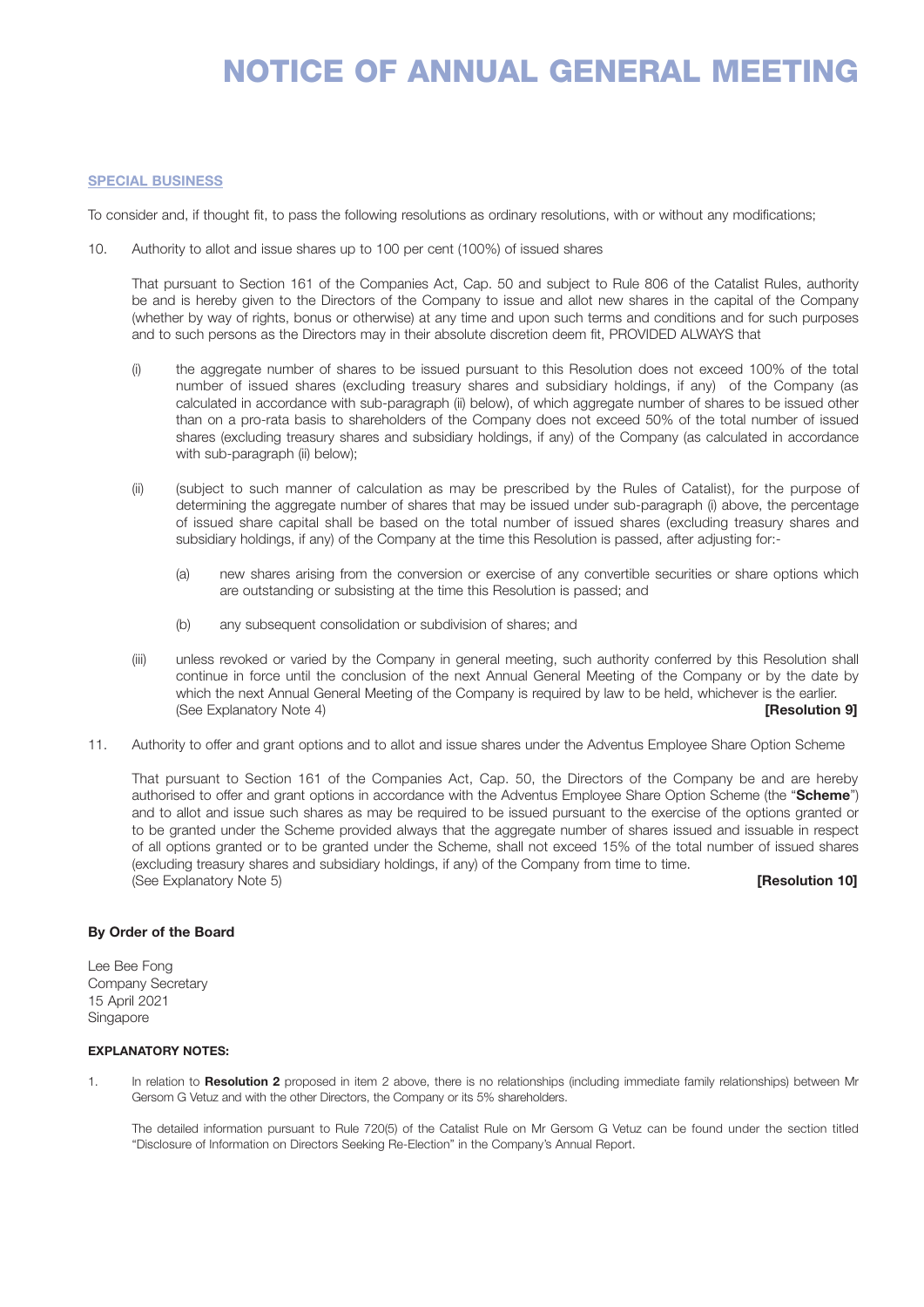- 2. In relation to **Resolutions 3 to 4** proposed in items 3 to 4 above, Mr Gersom G Vetuz was appointed as an independent director of the Company since 15 September 2008, has served the Board beyond nine years. Rule 406(3)(d)(iii) of the Catalist Rules, which will take effect from 1 January 2022 under Transitional Practice Note 2 of the Catalist Rules, requires an independent director who has served an aggregate period of more than nine (9) years (whether before or after listing) and whose continued appointment as an independent director to seek shareholders' approval through a Two-Tiered Voting process accordingly in separate resolutions by (A) all shareholders; and (B) shareholders, excluding the directors and the chief executive officer, and associates of such directors and chief executive officer. Accordingly, Mr Gersom will be required to adhere to the above two tier voting mechanism should he wish to seek for re-election. Upon the passing of Ordinary Resolutions 2, 3 and 4, Mr Gersom G Vetuz will continue to serve as an independent director, until the earlier of his retirement or resignation; or the conclusion of the third Annual General Meeting following the passing of the Ordinary Resolutions 3 to 4.
- 3. In relation to **Resolution 5** proposed in item 5 above, there is no relationships (including immediate family relationships) between Mr Loh Eu Tse Derek and with the other Directors, the Company or its 5% shareholders.

The detailed information pursuant to Rule 720(5) of the Catalist Rule on Mr Loh Eu Tse Derek can be found under the section titled "Disclosure of Information on Directors Seeking Re-Election" in the Company's Annual Report.

- 4. Resolution 9, if passed, will empower the Directors of the Company from the date of this Meeting until the date of the next Annual General Meeting, to grant options and to issue shares in the Company. The number of shares which the Directors may issue under this Resolution would not exceed 100% of the total number of issued share (excluding treasury shares and subsidiary holdings, if any) of the Company at the time of passing this Resolution. For issue of shares other than on a pro-rata basis to all shareholders of the Company, the aggregate number of shares to be issued shall not exceed 50% of the total number of issued share (excluding treasury shares and subsidiary holdings, if any) of the Company. This authority will, unless revoked or varied at a general meeting, expire at the next Annual General Meeting of the Company or by the date by which the next Annual General Meeting of the Company is required by law to be held, whichever is the earlier.
- 5. Resolution 10, if passed, will empower the Directors from the date of the resolution is passed or to be granted until the next Annual General Meeting, to offer and grant options and to allot and issue shares pursuant to the exercise of options granted under the Scheme. The maximum number of new shares to be issued under the Scheme shall not exceed 15% of the total number of issued shares (excluding treasury shares and subsidiary holdings, if any) of the Company from time to time. Any shares issued pursuant to this authority will not form part of the mandate sought under Resolution 9.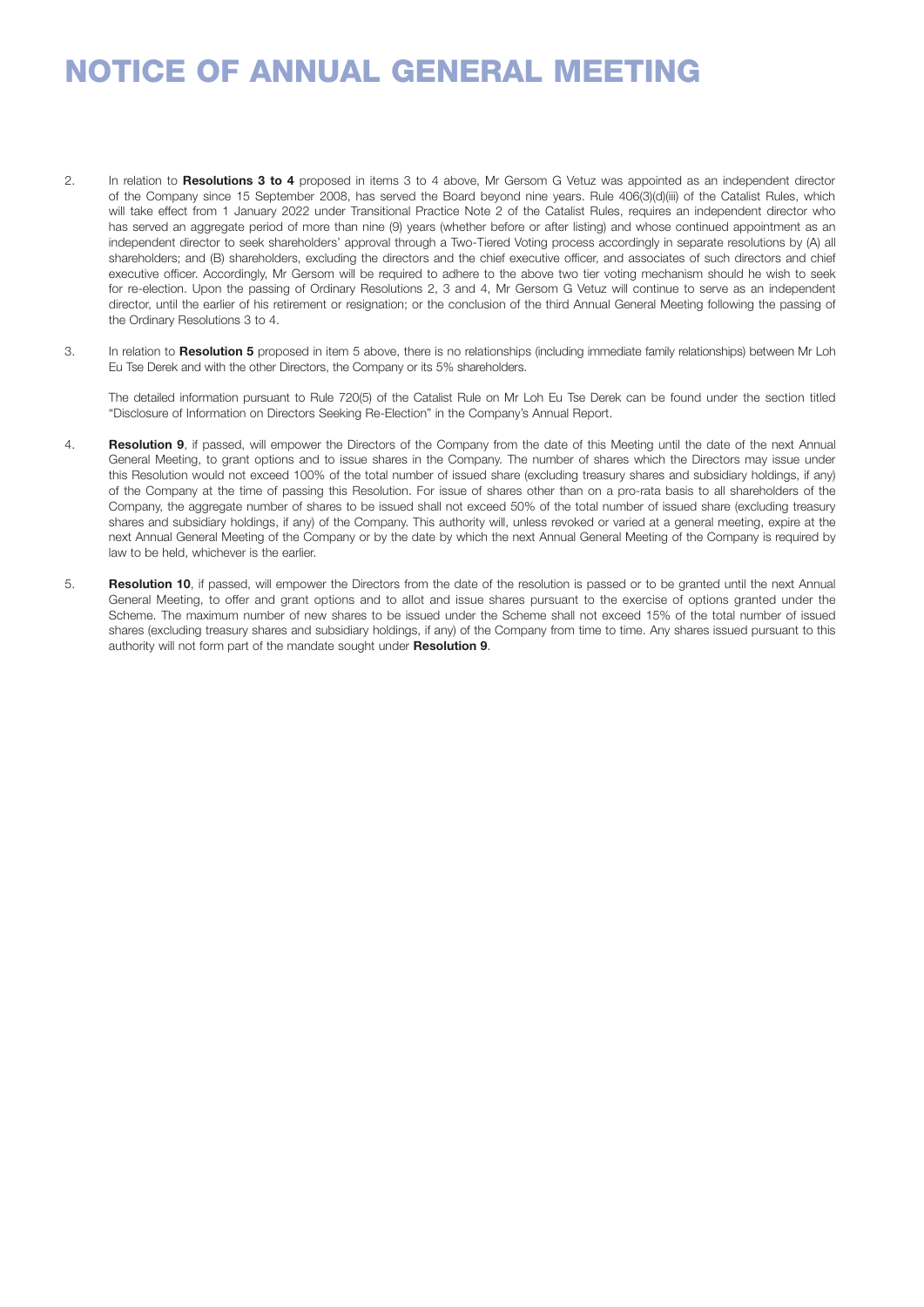#### Important Notes:

#### 1. Pre-Registration:

The AGM is being convened, and will be held, by electronic means pursuant to the COVID-19 (Temporary Measures) (Alternative Arrangements for Meetings for Companies, Variable Capital Companies, Business Trusts, Unit Trusts and Debenture Holders) Order 2020, and as amended by COVID-19 (Temporary Measures) (Alternative Arrangements for Meetings for Companies, Variable Capital Companies, Business Trusts, Unit Trusts and Debenture Holders) (Amendments No. 2 & 3) Order 2020 and shareholders will not be able to attend the AGM physically.

Alternative arrangements relating to, among others, attendance, submission of questions in advance and/or voting by proxy at the AGM are set out in this Notice of AGM which has been uploaded on SGXNet and the Company's website on the same day. Printed copies of this Notice of AGM will not be sent to members. Instead, this Notice of AGM will be sent to members by electronic means via publication on the Company's corporate website https://www.adventusholdings.com/. This Notice will also be made available on the SGX website at the URL https://www.sgx.com/securities/company-announcements.

A member will be able to participate at the AGM by watching the AGM proceedings via a "live" audio-visual webcast via mobile phones, tablets or computers. In order to do so, a member must pre-register by 10.00 a.m. on 27 April 2021, at https://us02web.zoom.us/webinar/register/WN\_VPV3tOPZQsGTmQS9UKvWaA for the Company to authenticate his/her/its status as members. Authenticated members will receive email instructions on how to access the "live" audio-visual webcast of the proceedings of the AGM by 10.00 a.m. on 29 April 2021. Members who do not receive an email by 12.00 p.m. (noon) on 29 April 2021, but have registered by the 27 April 2021 deadline, should contact the Company for assistance at the following email address: **info@adventusholdings.com** with the following details included: (1) the member's full name; and (2) his/her/its identification/ registration number.

Investors who hold Shares through depository agents (as defined in Section 81SF of the Securities and Futures Act, Chapter 289) and wish to watch the "live" audio-visual webcast of the AGM must approach their respective depository agents to pre-register by 5.00 p.m. on 20 April 2021 in order to allow sufficient time for their respective depository agents to in turn pre-register their interest with the Company.

Shareholders MUST NOT forward their abovementioned unique link to other persons who are not Shareholders and who are not entitled to attend the AGM. This is also to avoid any technical disruptions or overload the Live Webcast. RECORDING OF THE AGM PROCEEDINGS in whatever form is also STRICTLY PROHIBITED.

# 2. Submission of Questions:

A member who pre-registers to watch the "live" audio-visual webcast may also submit questions related to the resolutions to be tabled for approval at the AGM. To do so, all questions must be submitted by 10.00 a.m. on 25 April 2021 by email to info@adventusholdings.com. Please note that shareholders will not be able to live questions during the AGM therefore it is important for shareholders to pre-register their participation in order to be able to submit their questions in advance of the AGM.

The Company will endeavor to address all substantial and relevant questions received from Shareholders prior to the AGM and publish its responses via SGXNet and on the Company's corporate website at the URLs https://www.sgx.com/securities/company-announcements and https://www.adventusholdings.com/.

The Company will endeavour to, within one (1) month after the date of the AGM, publish the minutes on SGXNet and the Company's corporate website at the URLs https://www.sgx.com/securities/company-announcements and https://www.adventusholdings.com/.

### 3. Submission of Proxy Form:

A member will not be able to vote through the "live" audio-visual webcast and voting is only through submission of proxy form. If a member (whether individual or corporate) wishes to exercise his/her/its voting rights at the AGM, he/she/it must appoint the Chairman of the Meeting as his/her/its proxy to vote on his/her/its behalf at the AGM. The proxy form for the AGM can also be accessed at the Company's corporate website at the URL https://www.adventusholdings.com/ and is made available with this Notice of AGM on SGXNet at the URL https://www.sgx.com/securities/company-announcements on the same day.

Investors who hold their Shares through relevant intermediaries as defined in Section 181 of the Companies Act, Chapter 50 (including CPF investors, SRS investors and holders under depository agents) and who wish to exercise their votes by appointing the Chairman of the Meeting as proxy should approach their respective relevant intermediaries (including their respective CPF agent banks, SRS approved banks or depository agents) to submit their voting instructions by 5.00 p.m. on 20 April 2021 in order to allow sufficient time for their respective relevant intermediaries to in turn submit a proxy form to appoint the Chairman of the Meeting to vote on their behalf by 10.00 a.m. on 28 April 2021.

In appointing the Chairman of the Meeting as proxy, a member (whether individual or corporate) must give specific instructions as to voting, or abstentions from voting, in the proxy form, failing which the appointment of the Chairman of the Meeting as proxy for that resolution will be treated as invalid.

The Chairman of the Meeting, as a proxy, need not be a member of the Company.